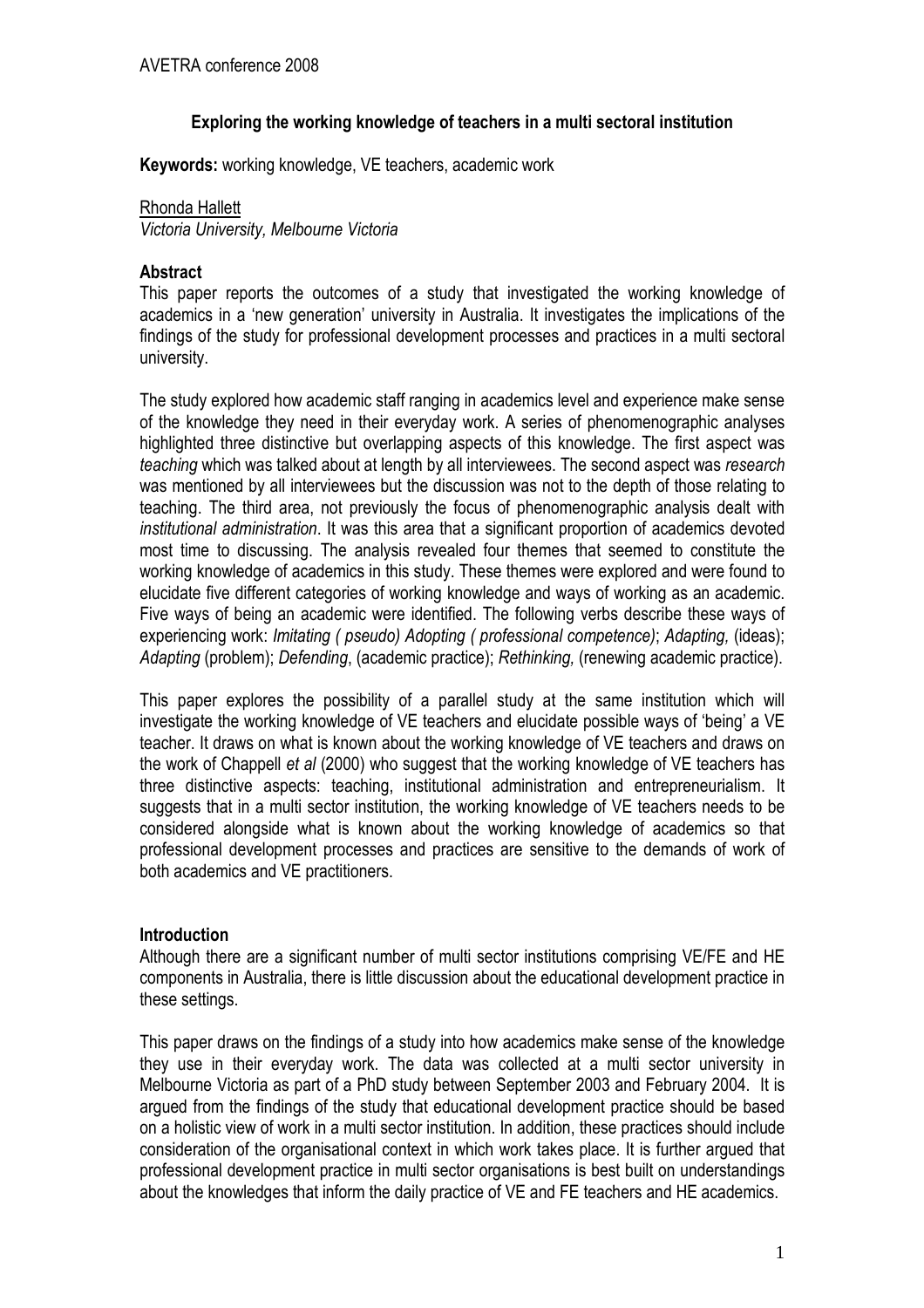In this paper, knowledge that informs the every day practice of VE and FE teachers and HE academics is referred to as 'working knowledge'. The term 'working knowledge' is used here to encompass two dimensions: knowledge that works and which 'one can rely on when called upon for various goals', and knowledge for that set of activities that we call work which can be used 'to meet the demands of tasks that we encounter at work'. (Stevenson 2000). It is assumed that knowledge that is used for work is also knowledge that works for other purposes – that is it is connected to all aspects of an individual's life and is central to who they are (Ibid: 517).

The paper explores the issue of professional development practice in a multi sector institution from this perspective.

# The study

The study explored how academic staff ranging in academics level and experience make sense of the knowledge they need in their everyday work.

A series of phenomenographic analyses highlighted three distinctive but overlapping aspects of this knowledge. The first aspect was teaching which was talked about at length by all interviewees. The second aspect was research was mentioned by all interviewees but the discussion was not to the depth of those relating to teaching. The third area, not previously the focus of phenomenographic analysis dealt with institutional administration. It was this area that a significant proportion of academics devoted most time to discussing.

An important aspect of this study was that typically interviewees were consistent in their understanding of what constituted knowledge and knowing across the categories of teaching, research and institutional administration. In further explorations of this, four themes emerged that seemed to constitute the working knowledge of academics in this study. These themes were explored and were found to elucidate five different categories of working knowledge and ways of working as an academic. These in turn were seen as reflecting different understandings of academic work and representations of academic identities.

## Working knowledge and academic identity formation and maintenance

The key finding from the study was that the phenomenon of working knowledge is related to other phenomena: the phenomenon of knowledge – how it is understood and experienced the phenomenon of being an academic and academic identity itself. The five categories of working knowledge and the related identity descriptions to emerge from the phenomenographic analysis are described briefly below.

• Imitating, pseudo

The first category of working knowledge supports what is described as an imitating, pseudo academic identity. Academic work is understood as a series of disjointed tasks associated with teaching and administration and to a lesser extent research. The focus is on knowledge as information that can support the completion of tasks that arise in everyday practice. This is an instrumentalist approach to knowledge that sees working knowledge focused on the performance of tasks. Being an academic entails looking like an academic by performing tasks associated with academic work that academics are perceived to do.

### • Adopting, professional competence

The second identity is underpinned by working knowledge that is focused on structured information. The adopting, professional competence identity views academic work as being 'professional'. This entails following prescribed procedures within defined structures that support teaching and research. The focus of everyday work is on performing prescribed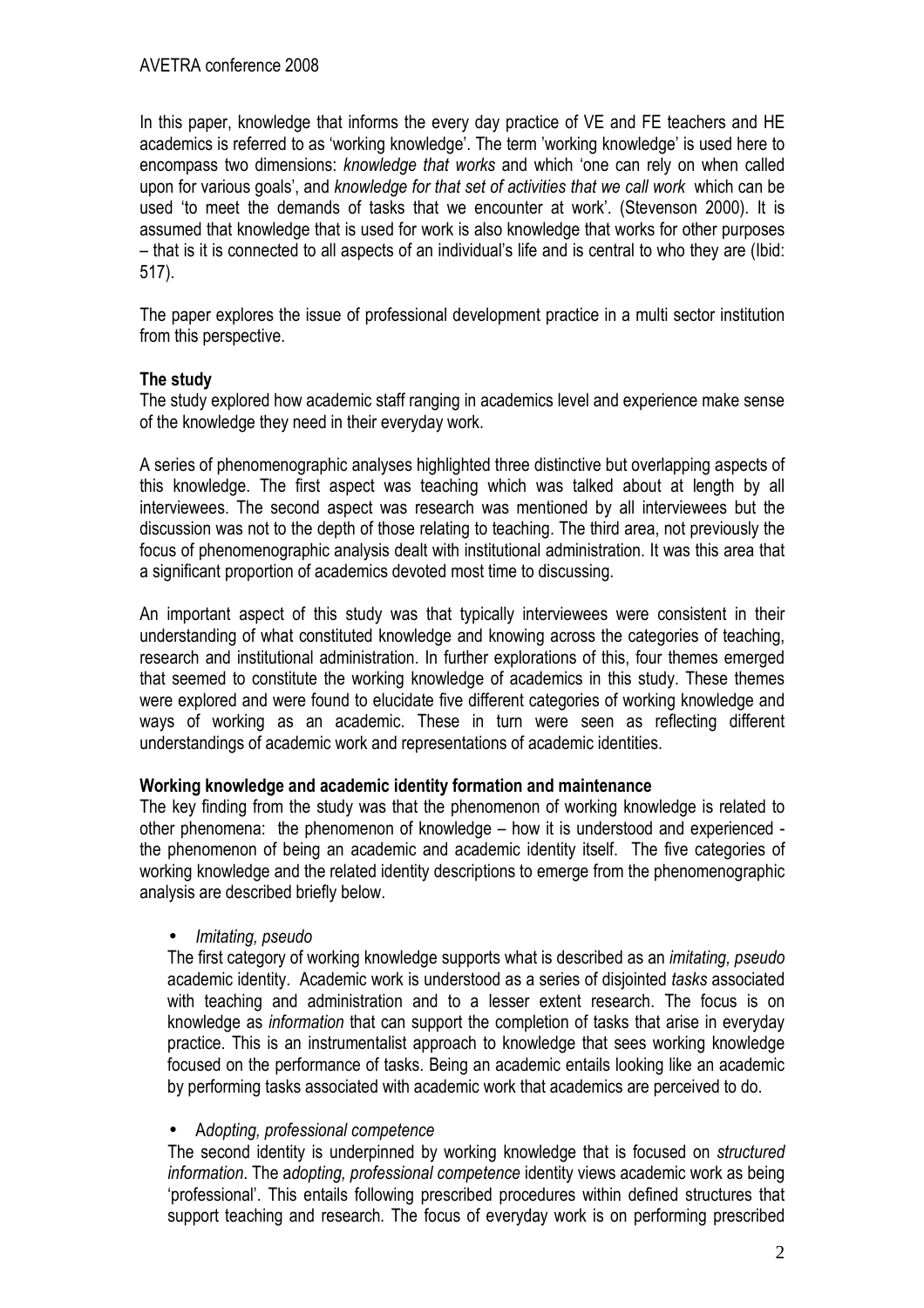tasks systematically. Understandings about knowledge as information that is structured and ordered are at the core of working knowledge supporting this identity. Unlike the case above, being an academic is understood as working within defined structures and procedures and performing tasks within these.

### • Adapting, ideas

The third category of working knowledge supports an academic identity that is focused on knowledge as represented by ideas. The adapting, ideas academic identity views academic work as adapting ideas collected from various sources to resource activities. The focus of everyday work is on adapting ideas to the immediate context so that tasks can be performed in interesting ways. Being an academic is understood as being able to adapt behaviours and activities according to ideas that inform practice. This differs from the view of academic work above as the application of ideas may require working outside prescribed structures and processes.

## • Adapting, problem

The fourth category of working knowledge supports an academic identity that is also focused on adapting academic work to issues to be addressed in the immediate context. The adapting, problem academic identity however, is focused on issues in everyday work that require solutions. Knowledge is understood as a series of problems that have solutions. The focus of everyday work is on problem-solving in the immediate context. Being an academic is understood as being adaptive – to be able to adapt behaviours and approaches to meet the immediate demands of the working environment.

### • Defending, academic practice

The fifth category of working knowledge supports an academic identity that is focused on knowledge as represented by theories and concepts. The defending, academic practice identity views academic work as theory driven and conceptual in nature. Everyday work is based on principles that in turn reflect theories and conceptual frameworks that guide academic practice. Being an academic is about using commonly understood principles to inform how teaching and research and all aspects of work are undertaken and to defend their application in everyday work. Unlike the academics in the category above, adaptation without reference to these principles is not possible.

## • Rethinking, renewing academic practice

The final category of working knowledge supports what is described as a rethinking, renewing academic practice identity. The working knowledge of academics in this category is focused on multiple theories and concepts that frame everyday practice. Knowledge is viewed as the result of different theoretical and conceptual constructs which can be used to re think existing ways of thinking. Being an academic entails using theories and concepts to challenge thinking about the world. In everyday work as an academic, theories and concepts are used to rethink the structure and scope of academic work itself. Unlike the category above, principles can be re worked and changed as a result of new theories and concepts.

The findings revealed that working knowledge is related to the phenomenon of how knowledge is understood, and that this is related to the phenomenon of being an academic and identity formation and maintenance. Categories of working knowledge include identity descriptions that show the different ways that key aspects of working knowledge (teaching research and institutional administration) are brought together in everyday practice. The figure below shows phenomena related to working knowledge.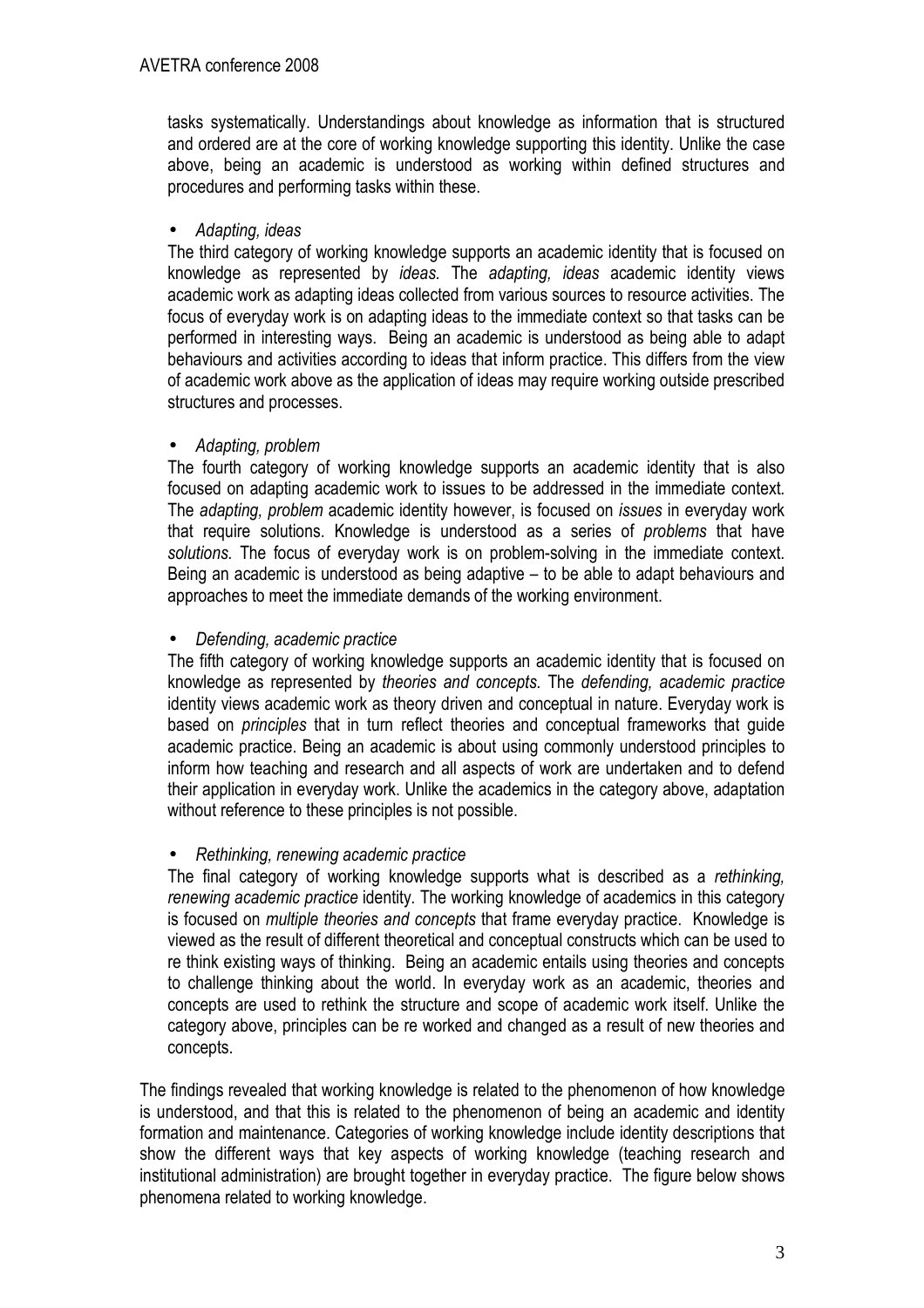

# Figure 1: Knowledge, working knowledge and being an academic (identity)

# Institutional administration and working knowledge

A significant finding from the study was the importance of knowledge about institutional administration as an aspect of the working knowledge. The findings above drew on a separate analysis of understandings of institutional administration amongst academics in the study. The findings of this prior study found variation in understandings of what institutional administration meant and on the basis of this, how it was enacted in everyday practice. Understandings about the institutional environment were found to vary across the categories of working knowledge described above. The variations and their relationship to the categories of working knowledge are summarised below.

|                              | <b>Focus</b>                       | How                               |
|------------------------------|------------------------------------|-----------------------------------|
| Imitating, pseudo            | in<br>contacts<br>useful<br>the    | to complete ad hoc tasks          |
|                              | administration                     |                                   |
| professional<br>Adopting,    | procedures<br>other<br>and         | to complete tasks within a        |
| competence                   | guidelines                         | structured system                 |
|                              |                                    |                                   |
| Adapting, ideas              | wider<br>and<br>local<br>power     | to gain access to resources       |
|                              | structures                         |                                   |
| Adapting, problem            | As above                           | As above                          |
|                              |                                    |                                   |
| Defending, academic practice | decision making opportunities      | via<br>formal<br>contribute<br>to |
|                              | within institutional structures    | committees to specific issues     |
|                              |                                    | and policy concerns.              |
| Rethinking,<br>renewing      | external policies and trends       | to contribute to university -     |
| academic practice            | determine<br>institutional<br>that | policies,<br>wide<br>processes,   |
|                              | directions and responses           | practices and development.        |

The variation in foci across the categories of working knowledge shows that the institution per se would be understood in different ways in the everyday work of academics. At one end of the spectrum, institutional administration is understood in terms of contacts- as a way of getting specific tasks done - while at the other end, it is understood as in terms of processes and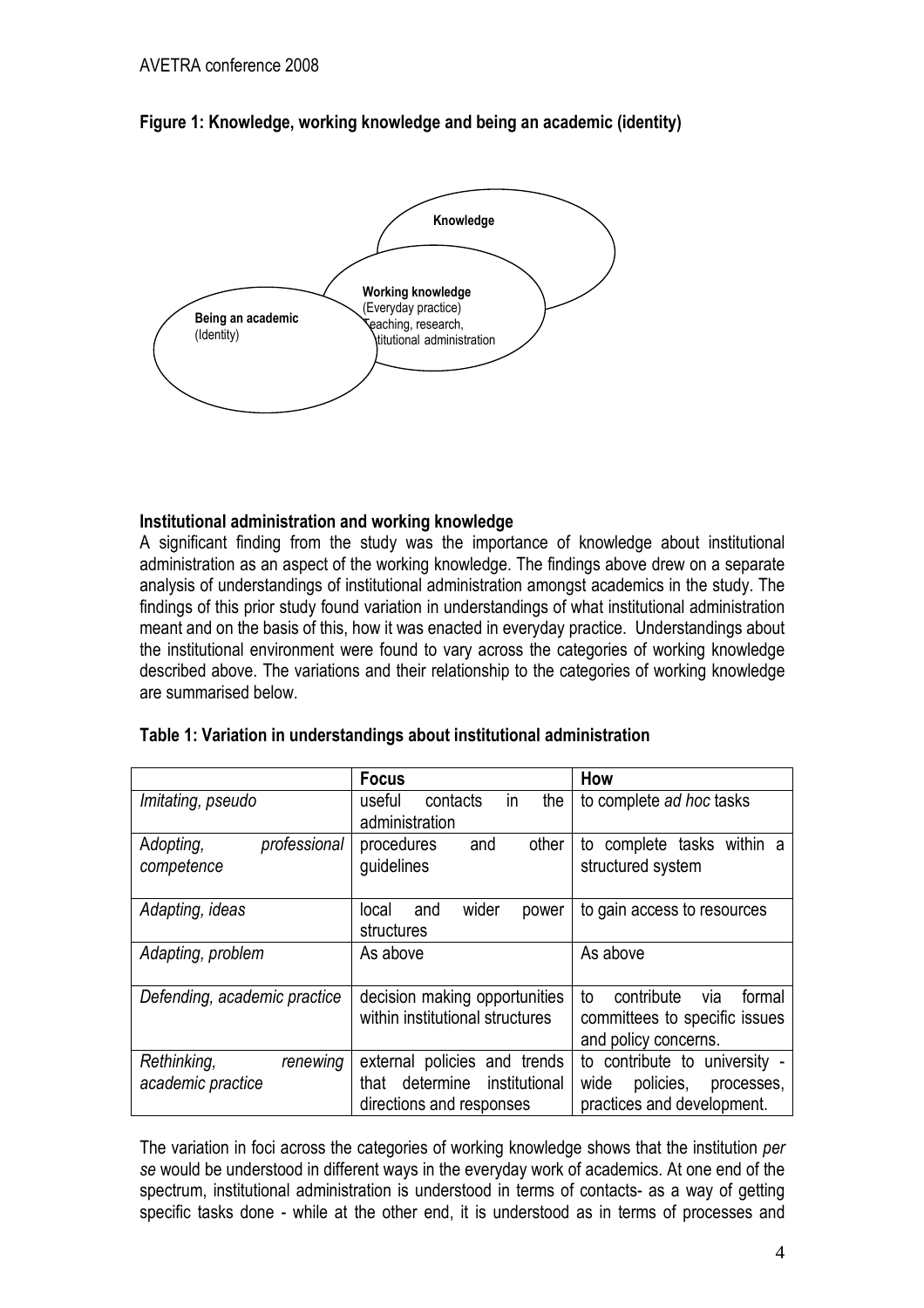policies so that institutional processes are enacted. The working knowledge of academics in the last two categories includes a view of the institution as a complex whole comprising multiple systems and processes. Being an academic with this understanding entails making contributions to institutional decision making processes and structures relating to all aspects of work. At the other end of the spectrum, being an academic entails getting tasks done without understanding or engaging with institutional structure or systems.

 It is clear from the findings of the study that the working knowledge of academics includes knowledge of institution so that teaching and research can be realised in different ways in everyday practice. These understandings reflect what academics think the role requires of them- what it is thought academics do. These understandings are in turn linked to understandings about what it is to be an academic. It is clear from the study that understandings about institutional administration and its role in academic work are integral to the everyday work of academics and in turn 'being' an academic and expressing an academic identity.

This key finding concurs with current theories that view identity as constructed within discourses and are 'produced in specific historical and institutional sites within specific discursive formations and practices.' (Hall in Hall and DuGay (eds) 1996: 4). In this view of understanding identity formation, identities are not stable but subject to change and influence from these pressures. Identity is forged from what is 'known' and acted on. Professional identities are therefore shaped by the environment in which individuals work. These theories don't preclude the view that there are different ways that discourses are understood and perceived – in short, that there is variation in identities within similar discursive environments. We also know that work identities are also connected to and indistinguishable from wider identities. 'Being' an academic is also the same as being an individual ().

## Working knowledge and VE/FE identities

Chappell et all (Chappell C, SN, Tennant M, Yates L 2002) identify significant differences in the ways that TAFE teachers construct identities as educators by comparison to university academics. TAFE identities they argue are constructed around 'specialised knowledge and expertise gained through experience in particular industries and occupations.' ( Ibid: 142). This knowledge achieves credibility with students who value recent experience in industry. An emphasis on industrial experience is the source of a unique educational identity which is not focused on disciplinary knowledge as it is for academics and school teachers. Rather, the focus is on the application of knowledge at work instead of knowledge production per se. Perfromativity is privileged over theoretical/conceptual knowledge within this framework. The body of knowledge that is the focus of TAFE teacher's work is related to business and industry; on knowledge of how work is performed in specific industries (Chappell, C, Farrell, L. Scheeres, H., Solomon, N. 2000).

Knowledge of industry is not enough however. Chappell et al observe that TAFE teachers are also required to understand educational discourses (Chappell C, FL, Scheeres H & Solomon N 2000). The two bodies of knowledge are contradictory: knowledge of how work is performed is knowledge that is socially distributed and acquired through practice, while knowledge that is required to teach in formal education settings codifies knowledge in terms of subjects and hierarchies. These different knowledge bases create tensions that manifest in TAFE professional identities:

 <sup>&#</sup>x27;On one hand their status is derived from their claim to expertise in the working knowledge of an occupation. Yet their status as professional educator is derived from their ability to implement educational practices that in some senses work against the kind of knowledge expertise they bring…' (Ibid: 76 ).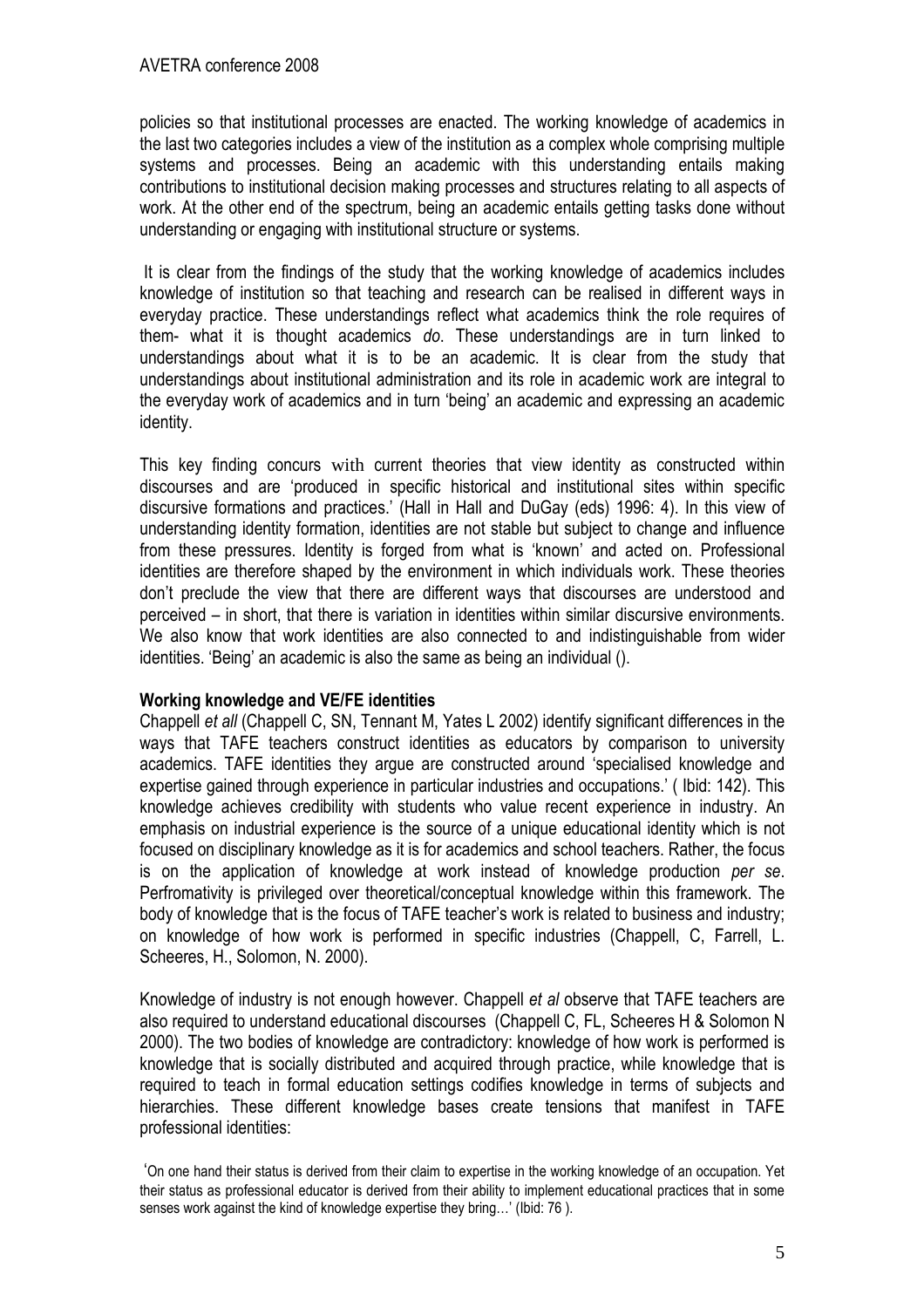The working knowledge supporting the professional identities of TAFE teachers therefore comprises two distinct and potentially contradictory aspects: knowledge about how work is performed in industry and specific occupations and knowledge about how to translate this into subjects and hierarchies. This combination of knowledges it is argued, differentiates TAFE teachers from other educators in secondary and higher education settings whose work is underpinned by disciplinary knowledge which is characterised by its codification and hierarchical organisation (Chappell, C 1999).

We can see from Chappell's analysis that professional identities in multi sector institutions are founded on different knowledges. Chappell argues that disciplinary knowledge performs the same discursive work for academics (in identity formation) that knowledge of industry and business serves for TAFE teachers ( Ibid: 7). Within this framework, academic work can be interpreted as primarily focused on discipline knowledge, while the work of TAFE teachers is primarily focused on socially distributed, work based knowledge. Although reductionist, this framework points to the ways of understanding different work practices and professional identities within multi sector institutions. It also confirms the broad findings of the study described above: academic identities focus on discipline knowledge.





## Institutional cultures and VE/FE identities

The study reported above identifies knowledge of institutional administration – reflected in knowledge of the institution itself – as an important aspect of working knowledge for academics TAFE identities are however, influenced by the location in which their work takes place. Educational institutions in which they work have different ways of using and understanding knowledge and these shape behaviours and practices.

The vet sector identity is popularly constructed as an alignment of the institutional ('the vet sector is what vet institutions do.') and programmatic ('a characteristic set of courses or programs.') identities (Moodie 2002). A consequence of this alignment is a reinforcement of the sectoral divide between higher education and vet, with vet supporters resisting 'harmonisation of organisational arrangements between the sectors despite obvious advantages.' (Ibid: 2). Different industrial arrangements reinforce how vet teachers and higher education academics see themselves: 'Teaching staff in the two sectors think of themselves very differently and construct their industrial in interests differently'. (Ibid).

There are obvious implications for professional development in multi sector institutions. Vet identities in multi sector institutions reflect the sector's identity which is constructed around institutional and programmatic characteristics. Industrial arrangements reinforce behaviours and practices in everyday work. The differences in a multi sector environment are intensified because of proximity.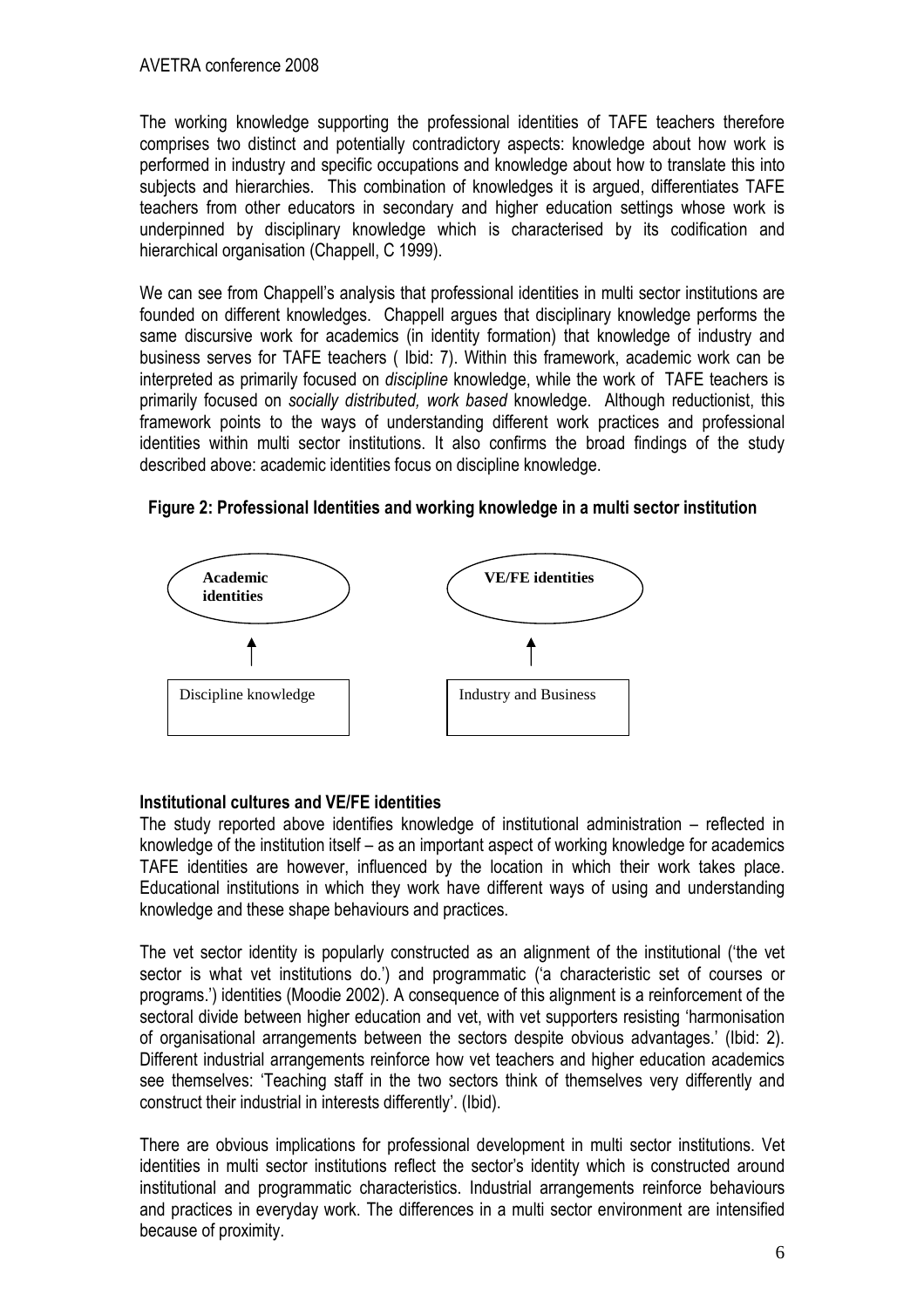## Implications for professional development process and practice in a multi sector institution

What are the implications of understandings about what underpins identity formation and maintenance for VE/FE teachers and HE academics for professional development processes and practices in a multi sector institution?

## A focus on ontology

There is increasing advocacy for ontological approaches in the development of programs for higher education academics (Dall'Alba 2005). Approaches based on ontology- a theory of being- encourage academics to consider who they are as well as what they know (Ibid). These differ from existing approaches which have a predominant focus on epistemology in the form of knowledge and skills (for example, Heidegger 1998, Barnett 2004). Approaches that attend to the 'who' as well as the 'what' it is argued, have a greater impact on changing practice. A focus on epistemology is not enough to achieve changing practice:

'Knowledge and skills acquisition does not ensure skilful practice. This is not to deny the importance of knowledge and skills but, rather, to argue their acquisition is insufficient for enacting skilful practice and for transformation of the self that achieving such practice inevitably involves. By focusing on epistemology, we fail to facilitate and support this transformation' (Ibid).

Approaches that focus on the 'who' differ from those with a focus on the 'what' of practice because of the way that knowledge is understood. Whereas epistemological approaches view knowledge as stable, absolute and foundational (and are therefore understood as skills and knowledge) ontological approaches view knowledge as unstable contextualised and transformed across and between different contexts (Billett 2001; Schön 1991). Knowledge in the latter view is contestable, pluralistic and understood as created through action – or enacted and embodied by the knower (Heidegger 1998). Programs and processes that view knowledge as contextual attend to the notion of being and the self and therefore also address issues of identity and their link to changing practice (for example; (Barnett 2000; Nixon 1996). For example Dall Alba (Ibid) reports a program for university teaching based on ontological approaches. This program is explicitly concerned with the transformation of the self - of different ways of being a university teacher. Participants focus on different teaching contexts and ways of being a teacher in them (Ibid). The focus on  $being - on$  the lived experience of university teaching in everyday practice – reflects application of ontological theory into professional development practice in line with research into to how academics experience aspects of their work (Akerlind 2004).

Ontological approaches focus on the transformation of the self and 'being' and are intimately connected with issues of identity. They draw attention to the importance of context in the generation of knowledge which is enacted and embodied. The discursive work that the immediate environment has on identity formation and maintenance is considered and acted on. In a multi sector institution, the impact of multi sector discourses on the work of VE/FE teachers and HE academics and subsequently, issues of identity associated with these, would be foundational to professional development processes and practices based that seek to change practices. The connection between context and identity formation and maintenance is a critical dimension of professional development processes and practices in a multi sector environment.

Changing practice is a critical outcome of ontological approaches to professional development. Changing practice is more likely with the deployment of ontological approaches because they work at the level of identity: the ways that knowledge is created and embodied through action. Understandings about work and how it experienced by VE/FE teachers and HE academics in a multi sector institution is critical to the development of programs that seek to change practice.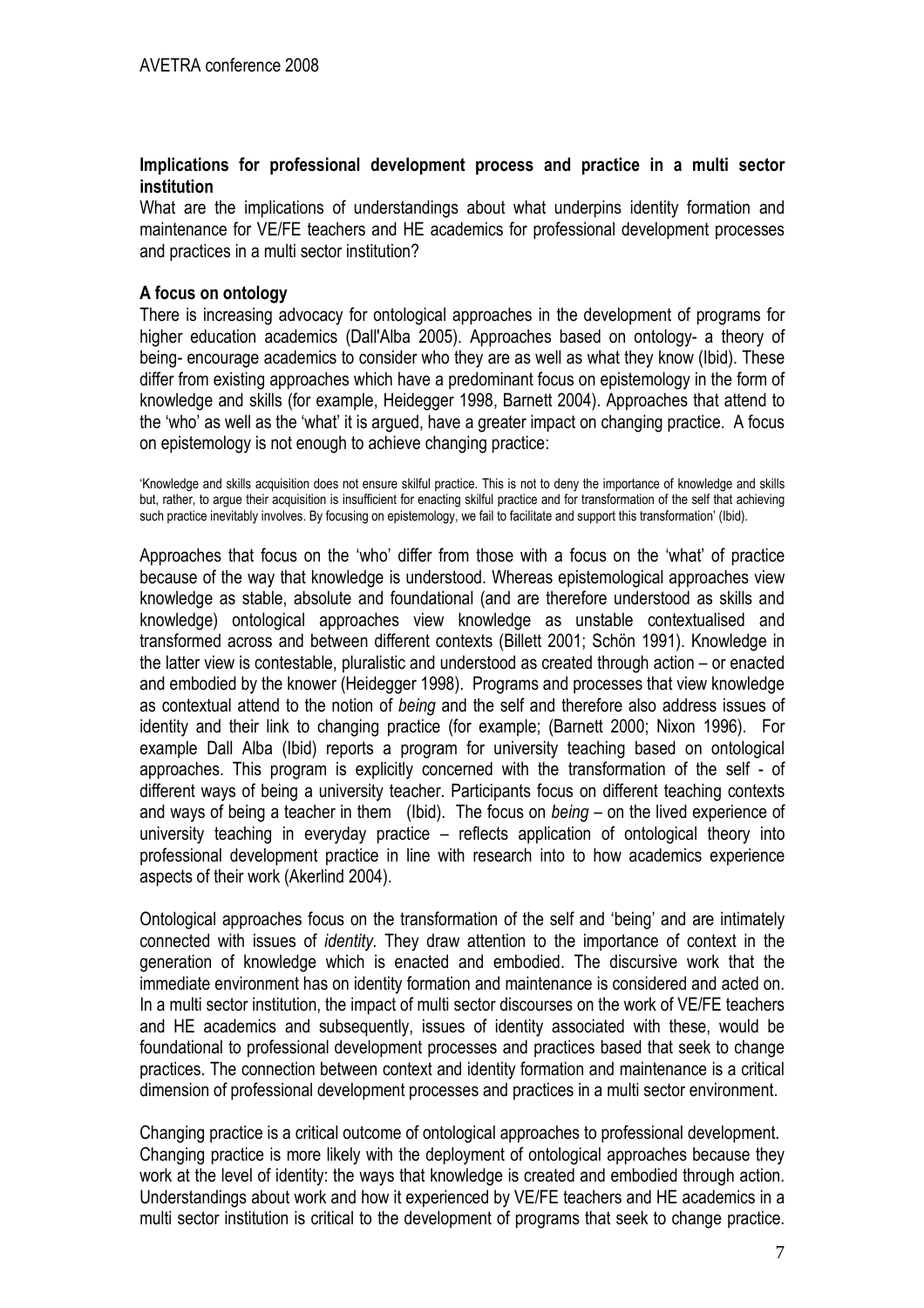Work into the changing roles, work practices and identities of VE/FE teachers (Harris et al 2007, Mulcahy & James 1999, Simons 2001) and higher education academics (Henkel 2005; McWilliam 2004) offers a starting point for interpreting the institutional context of work. These understandings about the institutional context of work are foundational to re thinking identities in a multi sector institution and work practices that inform them.

## Putting informal learning at the centre of learning in work

Approaches based on ontology point towards considering the everyday practice of HE academics and VE/FE teachers and how learning occurs through work. Key theoretical models that explain how learning occurs in everyday practice include social/conflict theory (Livinstone 2005) which identify issues of power and control in the workplace, situated/cognitivist theory (Eraut, M 2004; Eraut, MR 1994) which explain learning as dependent on what is perceived and understood in the work context, and mediational theory (Illeris 2004) which identifies specific factors in the socio cultural context of work that mediate the what and how of learning ((Sawchuk 2008)). These models are constructed with reference to situated or socio cultural approaches to learning characterised by the work of Lave and Wenger (Lave 1991)1991), Engestrom & Middleton (Engestrom 1998) and Wenger (Wenger, McDermott & Snyder 2002). The models and the studies that support them locate the organisational and socio cultural context in which work takes place as critical to understanding learning per se.

Although subject to ongoing analysis and disputation (Billett, 2002), the concept of informal learning is integral to each of the key theoretical models above. The concept is commonly understood not as the polar opposite of formal learning, but as part of the same continuum (Colley 2003). In this view, ' it is more accurate to conceive 'formality' and 'informality' as attributes present in all circumstances of learning.' (Ibid: i). How it occurs is appears to be the result of multiple factors identified in the theories above:

Informal learning at work is the product of the interaction of different modes or dimensions of cognition, socio-emotional factors, as well as a range of mediating factors producing skill, knowledgability and expertise which ultimately both shape and reproduce power and control in terms of domination, accommodation, cooperation as well as intransience and resistance.' (Shawchuk, 2008: 8)

The concept of informal learning is identified as critical to conceptualising professional development processes for both HE academics and VE/FE teachers. In the case of the VET sector, work based learning approaches are central to thinking about professional development processes. Action research and the communities of practice concept inform thinking about professional development practices needed to achieve change for VE teachers (Harris R 2005). Ongoing research into how TAFE teachers' everyday learning (Boud D 2003) points towards integration of the concept for strategic reasons:

> Everyday learning is paramount in the day to day jobs of employees and therefore should be viewed as a central consideration in all discussions of learning and training initiatives. It is the ability of everyday learning to address day-to-day issues of workers that highlights its significance for TAFE. This warrants its consideration alongside structured learning to maximise the greatest overall potential for TAFE.' (Ibid :18 ).

There are similar calls for consideration of informal learning in professional development practice for academics (Blackmore 2006; Boud 1999; Hicks 1999; Knight P, TP 2000; Reid 2003). The situatedness of learning is foundational to a growing number of proposals to reconceptualise academic development so that support is located close to learning in the everyday context. For example, a recent study by Knight et al (Knight P, TJ, Yorke M 2006) into the extent of non formal learning in the professional learning of academics led them to conclude that professional development 'should be on activity systems' (P. 336) and that a focus on these should be 'fundamental not incidental' (p. 328) to educational/professional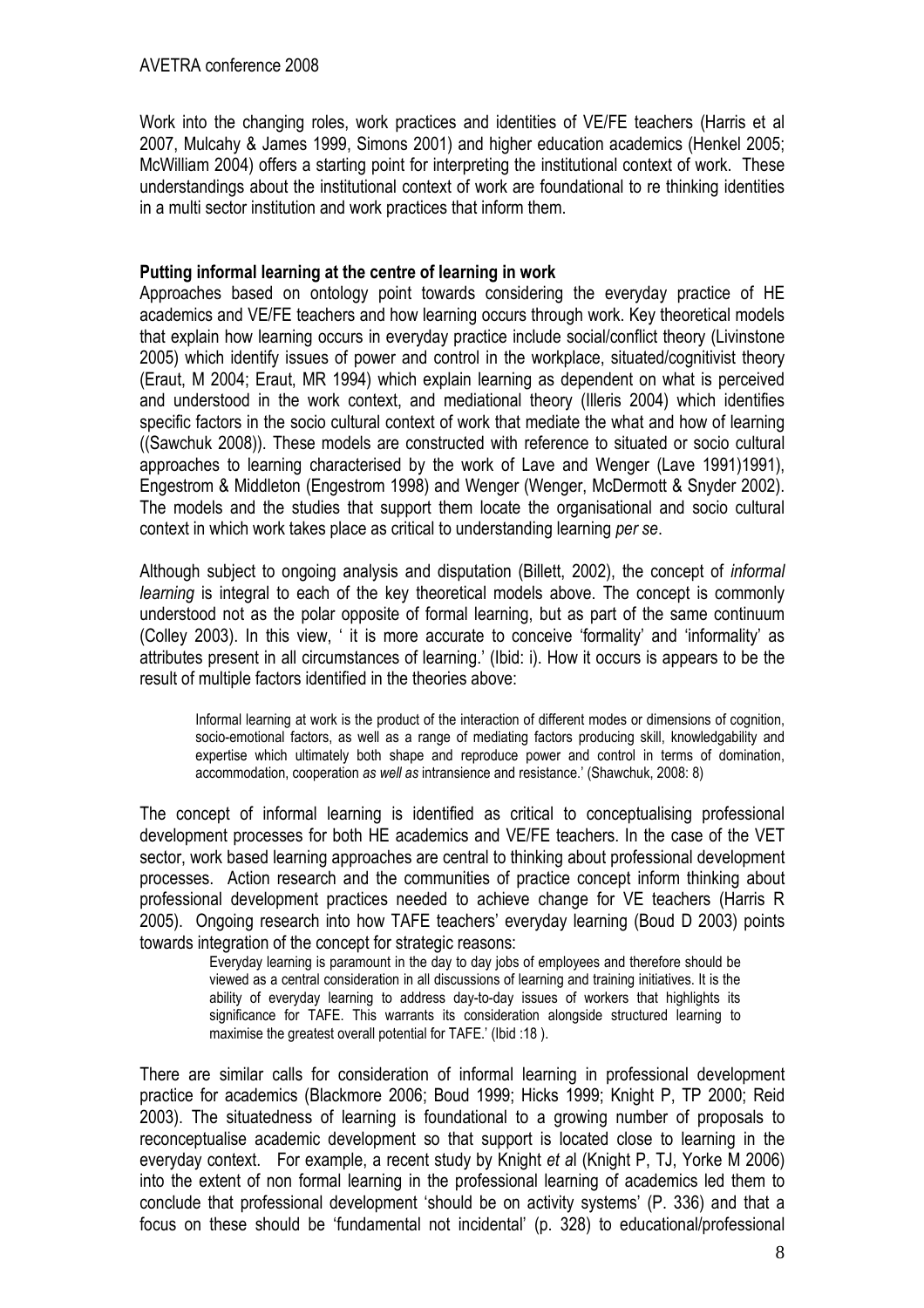development practice. Others such as Blackmore and Blackwell (Ibid) argue that re conceptualisation of practice in this direction is strategically critical for the field of educational development itself.

The studies above point towards the use of new conceptual tools in the design and delivery of professional learning so that informal learning is understood and acknowledged. They also indicate that the role of informal learning in the work of TAFE teachers and higher education is increasingly considered in educational development practice. Although there is recognition that putting informal learning at the centre of professional learning remains a challenge (Boud et al 2003), there is an emerging focus on the discursive environment and how it shapes professional behaviours and practices in both areas of work.

The discursive environment in multi sector institutions is complex because of the wide variation in ways that knowledge is understood and enacted in professional practice across VE/FE and HE. These practices are informed by what is known of the institution in relation to the other discourses that shape work: business and industry in the case of TAFE teachers and the disciplines in the case of academics. 'Coming to know the institution' emerges as a critical focus of professional development, especially in multi sector institutions when there are potentially contradictory ways of understanding the institution and translating these understandings into everyday practice. Professional development processes and practices that consider the role of institutional knowledge in informal learning have potential to inform the everyday practice of TAFE teachers and higher education academics in these settings.

## Researching work in a multi sector institution

The study quoted above adopted a phenomenographic approach for analysing academic's experience of the phenomenon of working knowledge. The approach aims to explore the experiences of a phenomenon and describe the variation of experiences with in a group (Marton 1997). Experiences of the phenomenon are typically sought by asking questions relating to the referential and structural aspects of the experience - often expressed as the 'what' and 'how' of an experience. Experiences of individuals are 'stripped' and mapped to show the variation in understandings of the phenomenon. The resulting descriptions map the different ways that a phenomenon is known and understood within the group. The approach arises from a humanistic view of the world that sees knowledge as relational and situated in experience (Ibid: 110).

The findings of the study are that there is variation in academic's experiences of the phenomenon of working knowledge and that this is related to the phenomenon of being an academic. The variation in the ways of being an academic varied from *pseudo/imitating* experiences based on understandings of knowledge itself as disconnected and ad hoc, to rethinking renewal experiences based on understandings of knowledge as conceptual and holistic. In the *pseudo/imitating* experiences, teaching, research and institutional administration were experienced in a fragmented manner, reflecting understandings of knowledge as atomistic, finite and incontestable. At the other end of the spectrum, in rethinking renewal experiences teaching, research and institutional administration were experienced holistically, reflecting understandings about knowledge as pluralistic, contestable and essentially unstable. In the more complete experiences of the phenomenon of working knowledge (rethinking renewal ) there is simultaneous discernment of all aspects of the related phenomenon of academic work itself. That is; the disciplines and the institution are discerned holistically and subsequently enacted in practices relating to teaching and research and institution administration. In less complete experiences, fewer aspects of the disciplines and the institution are discerned and enacted in practice.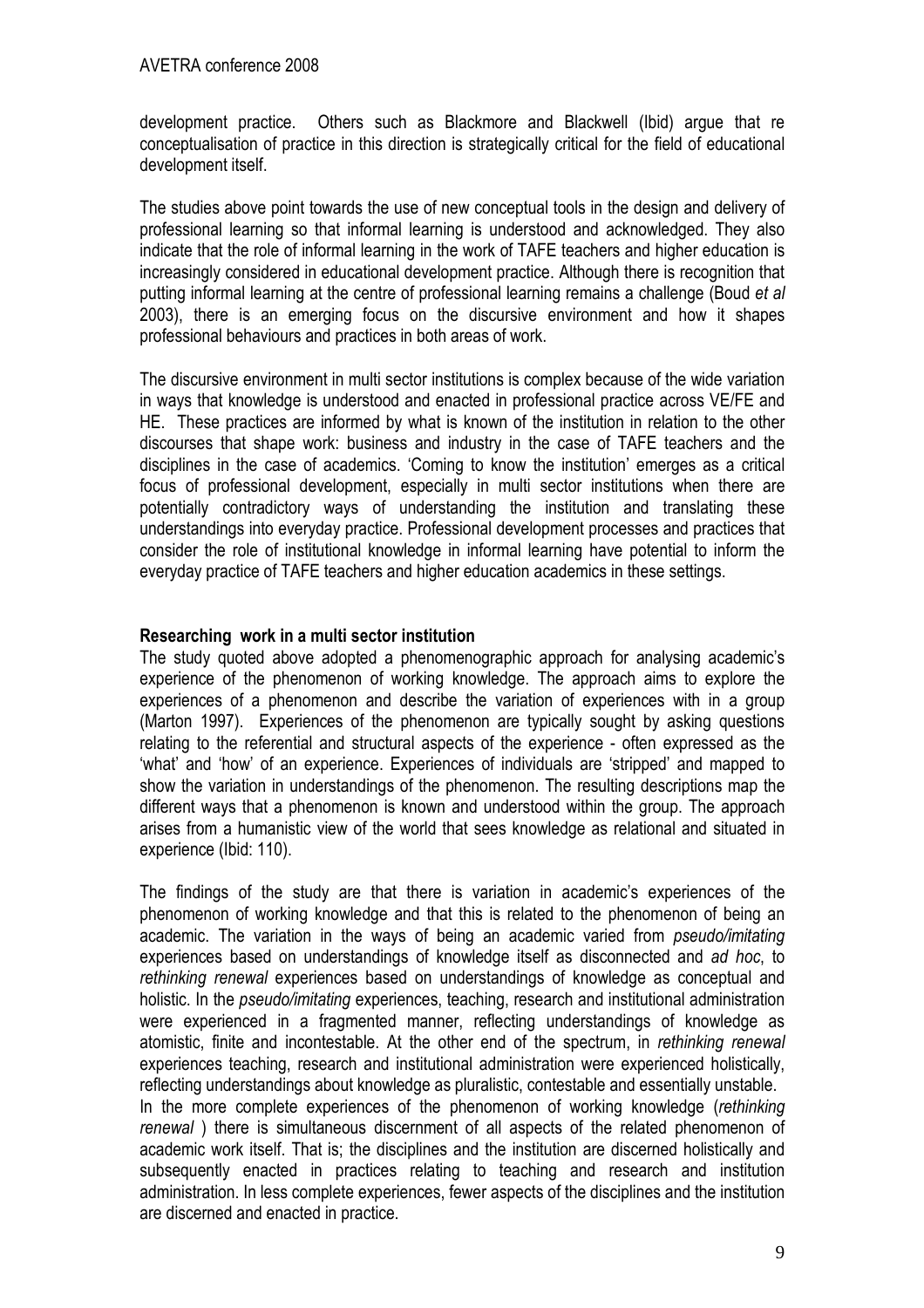The implications of these findings are that holistic discernment of aspects of the phenomenon of working knowledge is critical to how aspects of work are enacted in everyday practice. For example; holistic discernment of aspects enables interpretation of the context of work per se. Expanding academic's awareness of the aspects of a phenomenon enables learning to take place (Bowden & Marton 1998). It is argued that seeing what is stable and what is variable in a situation or a phenomenon creates conditions for learning (Marton & Pang, 2006). In this is the case, building understandings about the different ways that it is possible to be an academic – to make choices about practice based on understandings about the aspects of everyday workrequires a focus on what is stable and what is variable in everyday practice. The findings of the study point to institutional administration as a key variant.

The findings of the study above are relevant conceptualising professional/educational development in a multi sector institution. We know from the study that there are different ways of experiencing academic work. It is therefore possible to hypothesise that there would be different ways of experiencing work as a VE/FE teacher. We also know from the study that the institutional administration is experienced in different ways. It is therefore possible to hypothesise that there will be variation in the ways that institutional administration is enacted in everyday practice by VE/FE teachers and that this is also a key variant that informs VE/FE practice. It is possible to hypothesis that professional development approaches in multi sector institutions can be founded on expanding awareness of the aspect of institutional administration in the context of the other aspects of everyday work for VE/FE teachers and HE academics. The aspect of institutional administration in everyday work therefore becomes central to approaches professional development. Further research into VE/FE teacher's experiences of everyday work is needed to develop such approaches.

# **Conclusion**

This paper draws on the findings of a study into how academics make sense of the knowledge they use in their everyday work to discuss how professional development processes and practices in a multi sector institution could be conceptualised and developed.

It is argued that understandings about the working knowledge of academics and VE/FE teachers should underpin approaches to professional development in these settings. It is suggested on the basis of the findings from the study that:

- 1. more research is required into the working knowledge of VE/FE teachers to inform thinking about professional development approaches in multi sector environments
- 2. ontological approaches should be considered and applied in these settings; and
- 3. the concept of informal learning should be utilised in developing these approaches.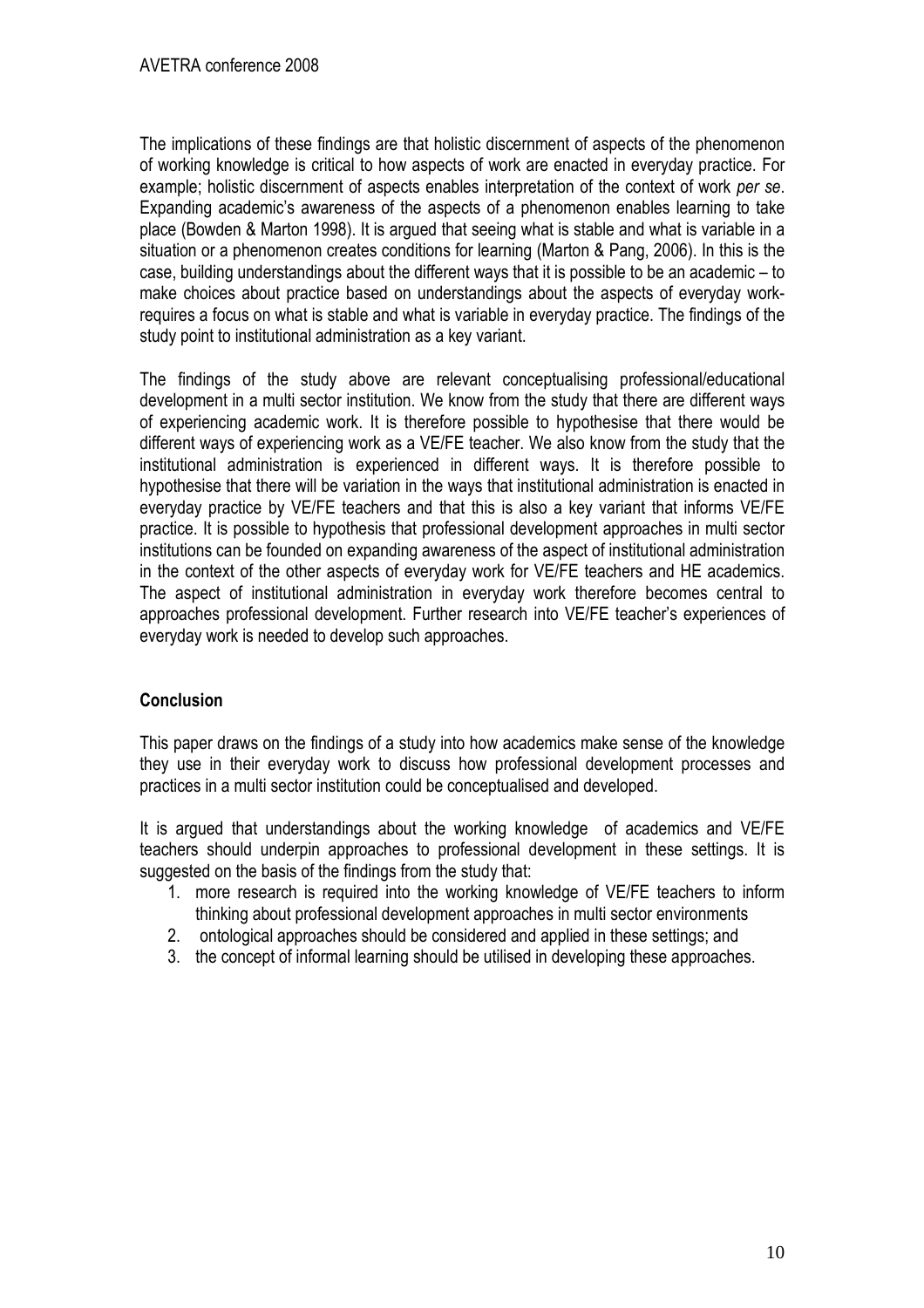### References

- Akerlind, G., 2004. 'A new dimension to understanding university teaching', *Teaching in Higher Education*, vol. 9, no. 3, pp. 363-75.
- Barnett, R., 2000. *Realizing the university in an age of supercomplexity*, Society for Research into Higher Education & Open University Press, Philadelphia, PA.
- Billett, S., 2001. *Learning in the workplace: strategies for effective practice*. Allen & Unwin, Crows Nest, N.S.W.
- Blackmore, P. & Blackwell, R., 2006. 'Strategic Leadership in academic development', *Studies in Higher Education*, vol. 31, no. 3, pp. 373-87.
- Boud, D., 1999. 'Situating academic development in professional work: Using peer learning.' *The Journal for Academic Development.*, vol. 4, no. 1, pp. 3-10.
- Boud D & Solomon, N. 2003. *Uncovering Learning at Work*, UTS/DET, Sydney.
- Bowden, J. & Marton, F. 1998. *The university of learning*, Kogan Page, London.
- Chappell, C., 1999. *Issues of teacher identity in a restructuring VET system*, Working Paper 99-42, UTS Research Centrre Vocational Education & Training, Sydney.
- Chappell, C, Farrell, L., Scheeres, H., Solomon, N. 2000. 'The Organization of Identity: Four Cases', in Symes, J. (ed.), *Working Knowledge: The New Vocationalism in Higher Education*, Open University Press, Buckingham.
- Chappell C., Scheeres H., Solomon, N., 2000. 'The Organization of Identity: Four Cases', in Symes, C., (ed.), *Working Knowledge: The New Vocationalism in Higher Education*, Open University Press, Buckingham.
- Chappell C., Tennant, M., Yates, L. 2002. 'Researching the pedagogies of the new vocationalism', *RCVET Working Paper 02-13*
- Colley, H, Hodkinson, P., Malcom, J. 2003. *Informality and formality in learning: a report for the Learning and Skills Research Centre*, Learning and Skills Research Centre,London.
- Dall'Alba, G-A., 2005. 'Improving teaching: enhancing ways of being university teachers.' *Higher Education Research and Development*, vol. 24, no. 4, pp. 361-72.
- Engestrom, Y., 1998. *Communication and cognition at work*, Cambridge University Press, New York.
- Eraut, M., 2004. 'Informal learning in the workplace.' *Studies in Continuing Education.*, vol. 26, no. 2, pp. 247-73.
- Eraut, M., 1994. *Developing professional knowledge and competence*, Falmer Press, London ; Washington.
- Harris R., Clayton, B., 2005. *Shifting mindsets: The changing work roles of vocational education and training practitioners*
- Henkel, M., 2005. 'Academic identity and autonomy in a changing policy environment.' *Higher Education*, vol. 49, no. Spring, pp. 155-76.
- Hicks, O., 1999. 'Integration of central and department development -reflections from Australian universities.' *The Journal for Academic Development.*, vol. 4, no. 1, pp. 43-51.
- Knight P., Trowler, J., Yorke, M., 2006. 'The professional learning of teachers in higher education', *Studies in Higher Education*, vol. 31, no. 3, pp. 319-39.